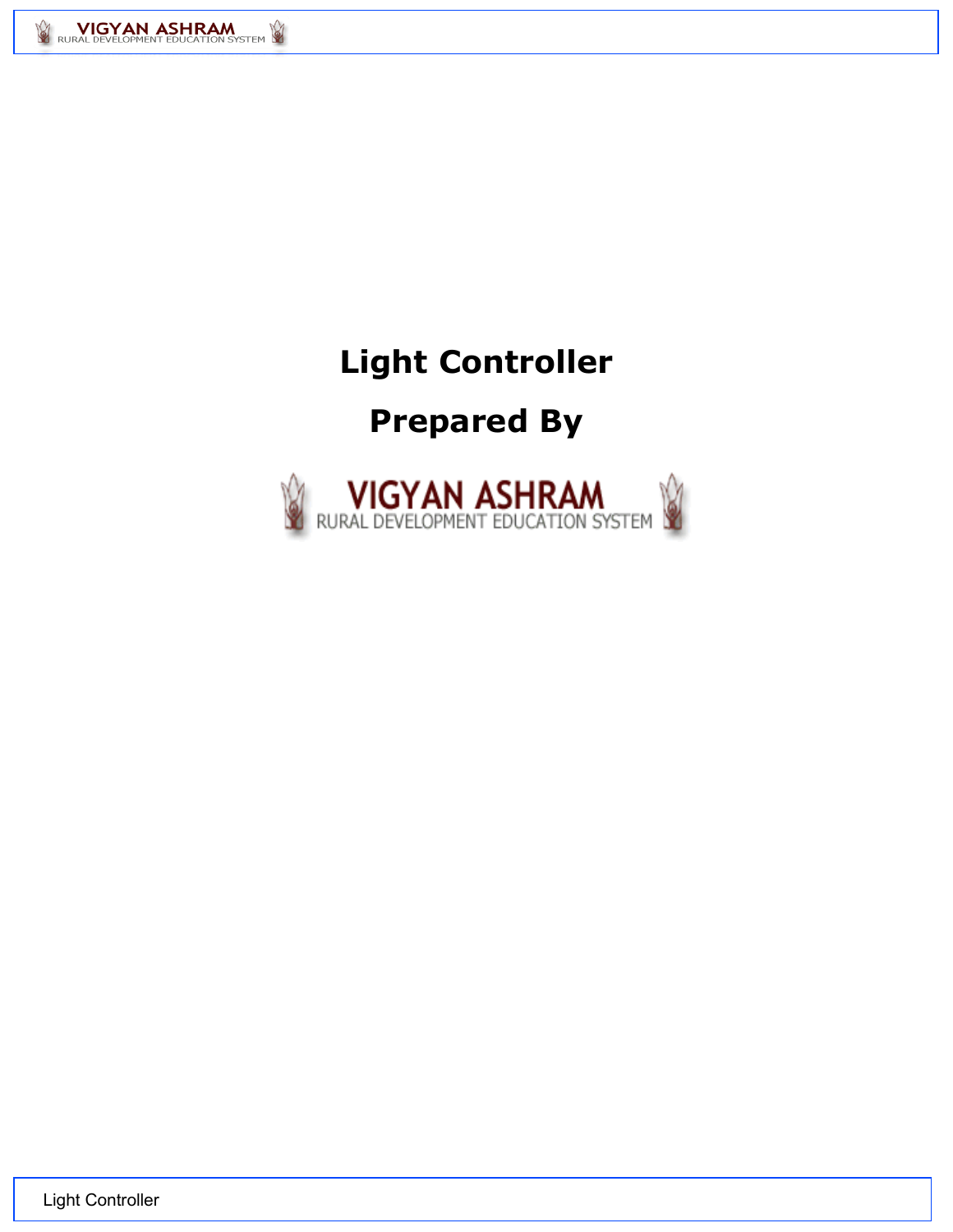# **Table of Content**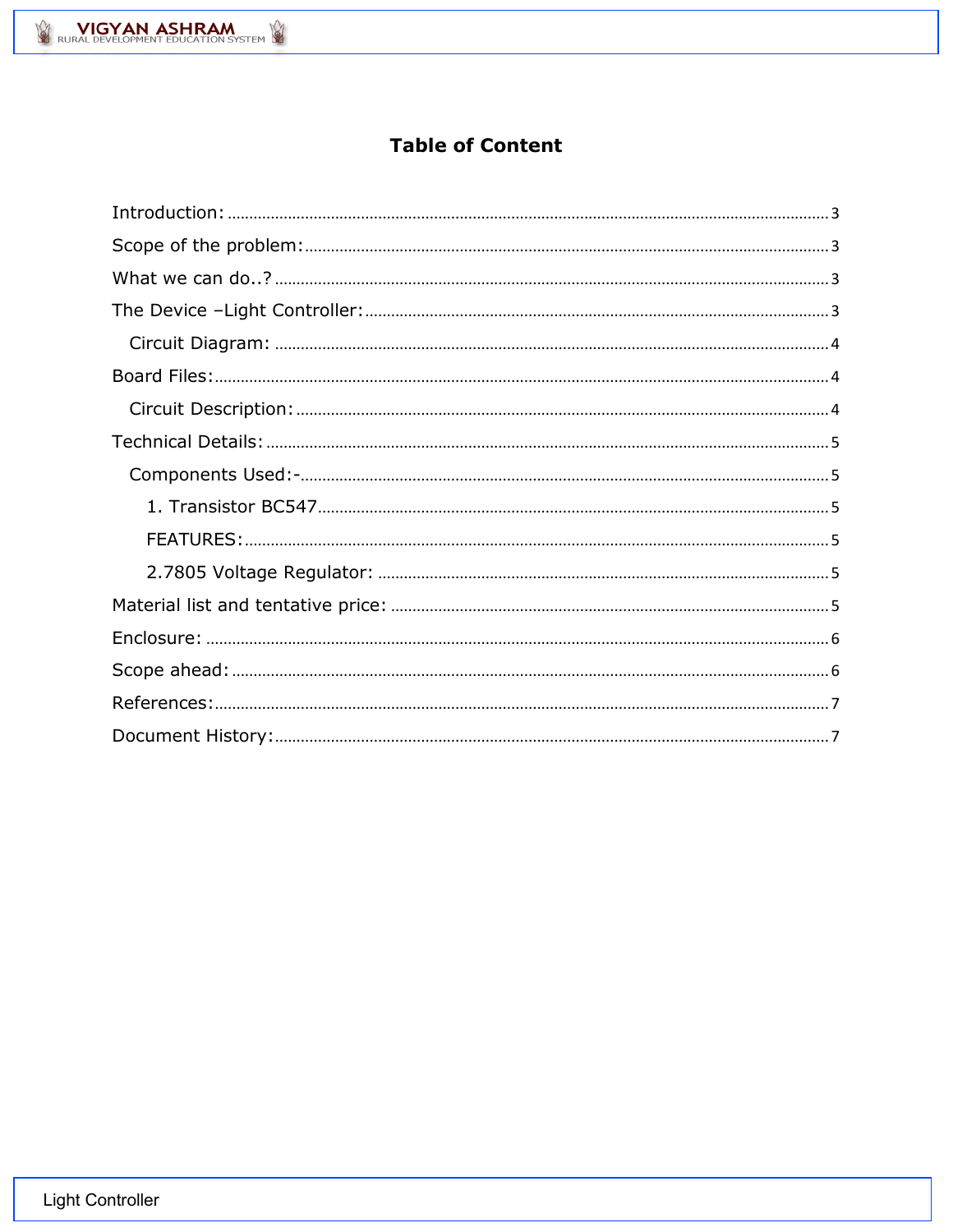<span id="page-2-0"></span>

VIGYAN ASHRAM

j

Electrical energy is very essential part of all human being. It is observed that, the demand for power is increasing day by day, but supply is not meeting to that demand. And hence there is a huge gap in supply & demand. It is also observed that to meet the demand of industries, there is power cut in many non-industrial areas especially rural parts. Hence there is need to save the available power by proper usage of it.

# <span id="page-2-1"></span>**Scope of the problem:**

Generally it is observed that, there is less awareness about the usage of electricity. Many street lamps especially street lamps installed by government in urban & rural areas are not get turn **OFF** & turn **ON** at the right time and hence lots of power gets waste. For operating these kinds of lamps or outdoor lamps, one needs to take care of it & hence it includes delay as well as human resources.

### <span id="page-2-2"></span>**What we can do..?**

To overcome this problem we proposed a system called **LDR based light controller** which turns ON & turn OFF the lamp depending upon the light intensity. When light intensity decreases it turns ON the lamp & when light intensity increases it turns OFF the light. With this we can save the energy as well as human delay for operating the outdoor lamp.

# <span id="page-2-3"></span>**The Device –Light Controller:**

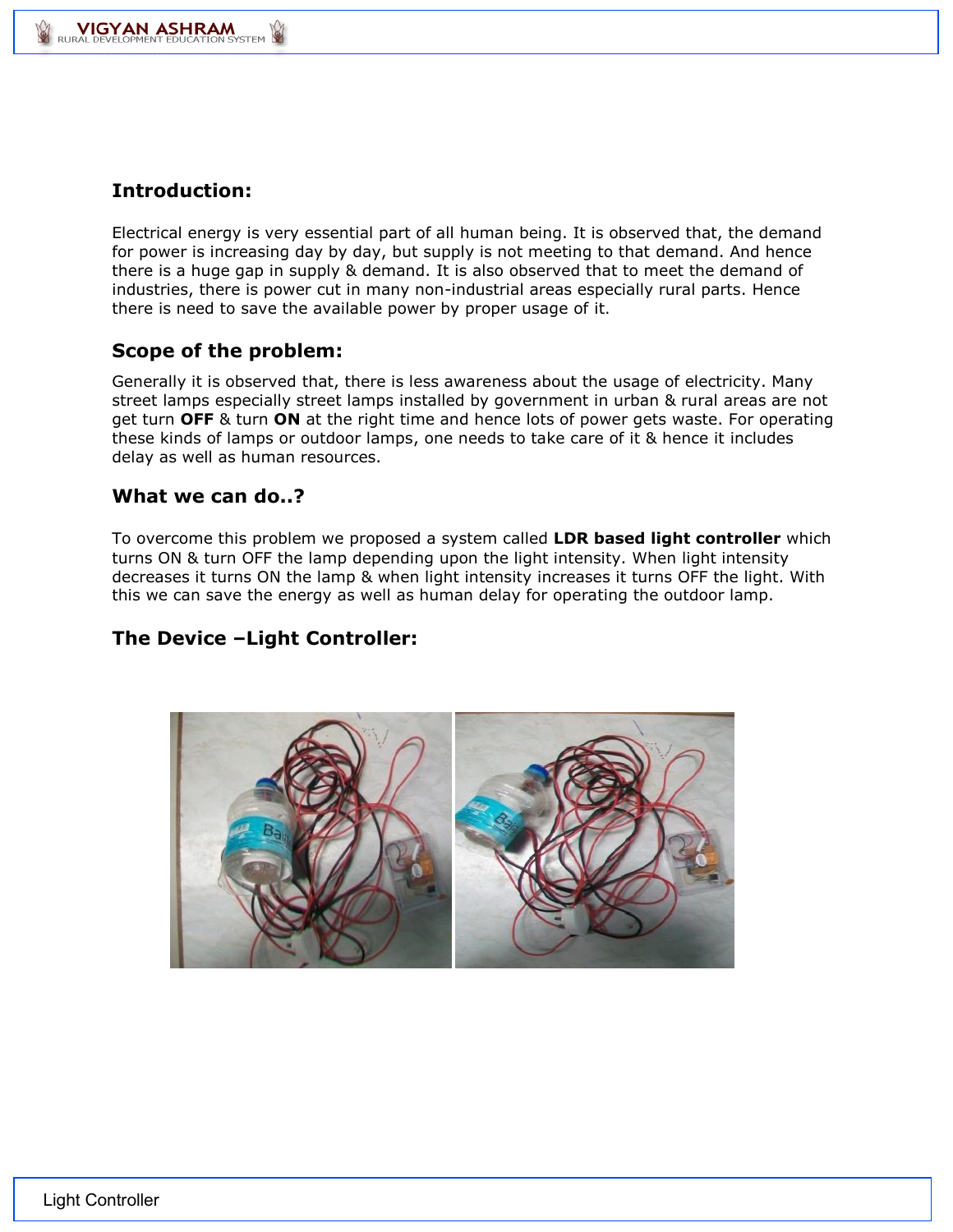j

## <span id="page-3-0"></span>**Circuit Diagram:**



### <span id="page-3-1"></span>**Board Files:**



#### **Please find the above Board files on the following link:**

<http://www.scribd.com/doc/160928041/LDR-Board-FILE>

# <span id="page-3-2"></span>**Circuit Description:**

Two resistors R1 & R2 of device actually form a voltage divider circuit. When sun light falls on LDR, its resistance gets decreases and hence current can through it. The output from these two resistors i.e. from voltage divider circuitry get amplified with help of amplifier **BC 547**.This amplified signal is then feed to a 5V relay. Because of this, Relay gets tripped and light gets turn **OFF** (This is because light's phase cable is connected to the *NO*(Normally Open) contact of the relay).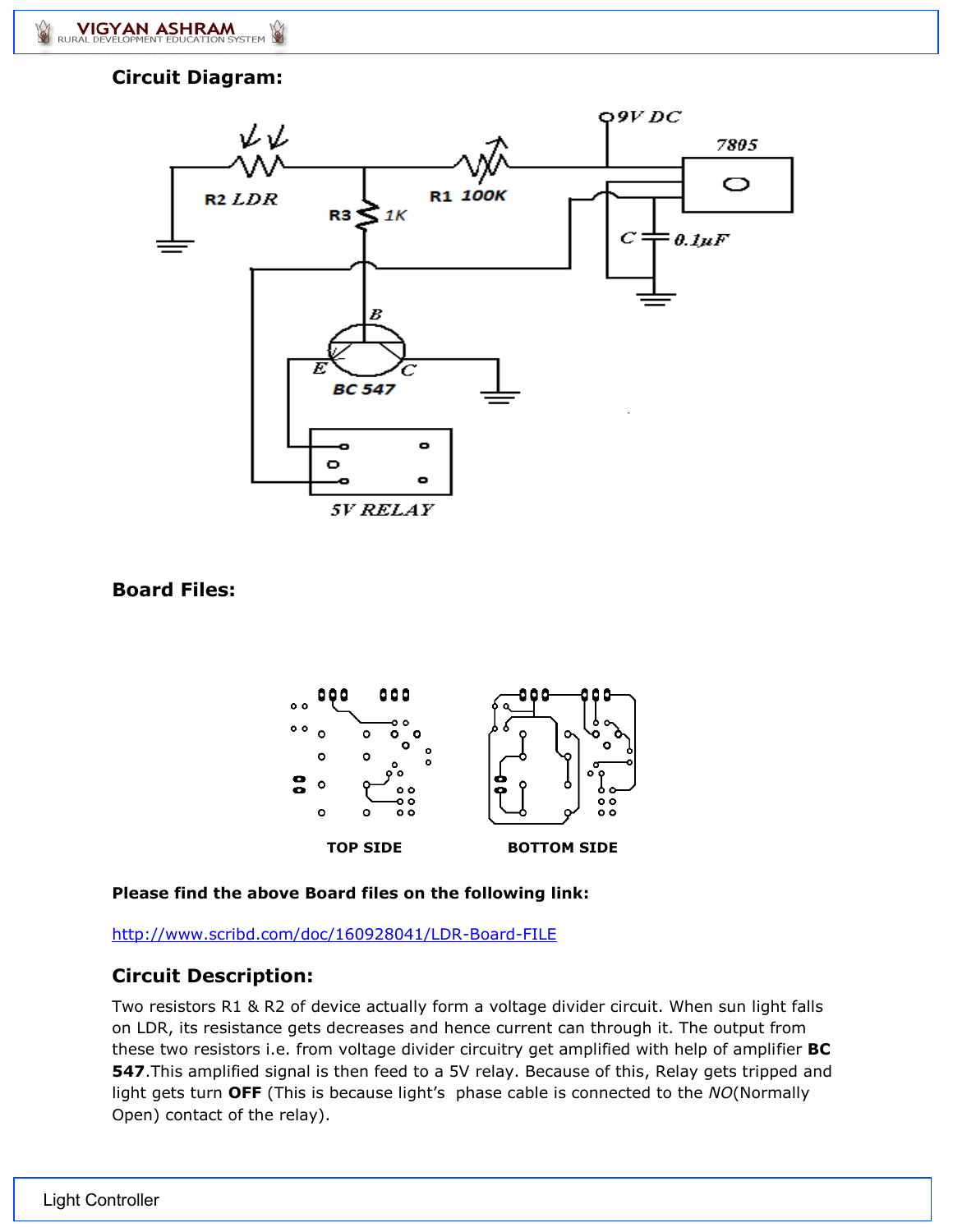j

Similarly when dark forms the resistance of LDR gets increases and current does not reach up to the relay and hence relay's contact lead gets back to its original position i.e at *NO*(Normally Open) contact lead. This lamp gets turn **ON**.

# <span id="page-4-0"></span>**Technical Details:**

### <span id="page-4-1"></span>**Components Used:-**

## <span id="page-4-2"></span>**1. Transistor BC547**

**BC547:-**is a plastic package general purpose NPN transistor which is commonly used for switching & amplification purpose.

#### <span id="page-4-3"></span>**FEATURES:**

Low current (max. 100 mA) Low voltage (max. 65 V).

# <span id="page-4-4"></span>**2.7805 Voltage Regulator:**

It is used to regulate the output voltage. It gives 5V DC constant voltage to the circuit. It can take input voltage up to 25V DC.

# <span id="page-4-5"></span>**Material list and tentative price:**

| <b>Components</b>         | Quantity        | Rate (Rs)      | Price (Rs)              |  |  |
|---------------------------|-----------------|----------------|-------------------------|--|--|
|                           |                 |                |                         |  |  |
| <b>BC547</b>              | 1               | $\overline{2}$ | $\overline{2}$          |  |  |
| Voltage Reg. 7805         |                 | 15             | 15                      |  |  |
| 5V Relay                  | 1               | 20             | 20                      |  |  |
| <b>Transformer 12V</b>    |                 | 60             | 60                      |  |  |
| Diode IN4007              | 4               | 0.50           | $\overline{\mathbf{2}}$ |  |  |
| <b>Resistor (1K)</b>      |                 | 1              |                         |  |  |
| <b>9V DC Battery</b>      |                 | 10             | 10                      |  |  |
| <b>100K Variable Res.</b> | 1               | 8              | 8                       |  |  |
| <b>LDR</b>                |                 | 5              | 5                       |  |  |
| <b>0.1uF Capacitor</b>    |                 |                |                         |  |  |
| Wires                     | 1(M)            | 7              | 7                       |  |  |
| <b>Soldering Metal</b>    | 60 (cm)         | 5              | 5                       |  |  |
| <b>Enclosure</b>          | 1 Set(6 Pieces) | 150            | 150                     |  |  |
|                           |                 | <b>Total</b>   | 286                     |  |  |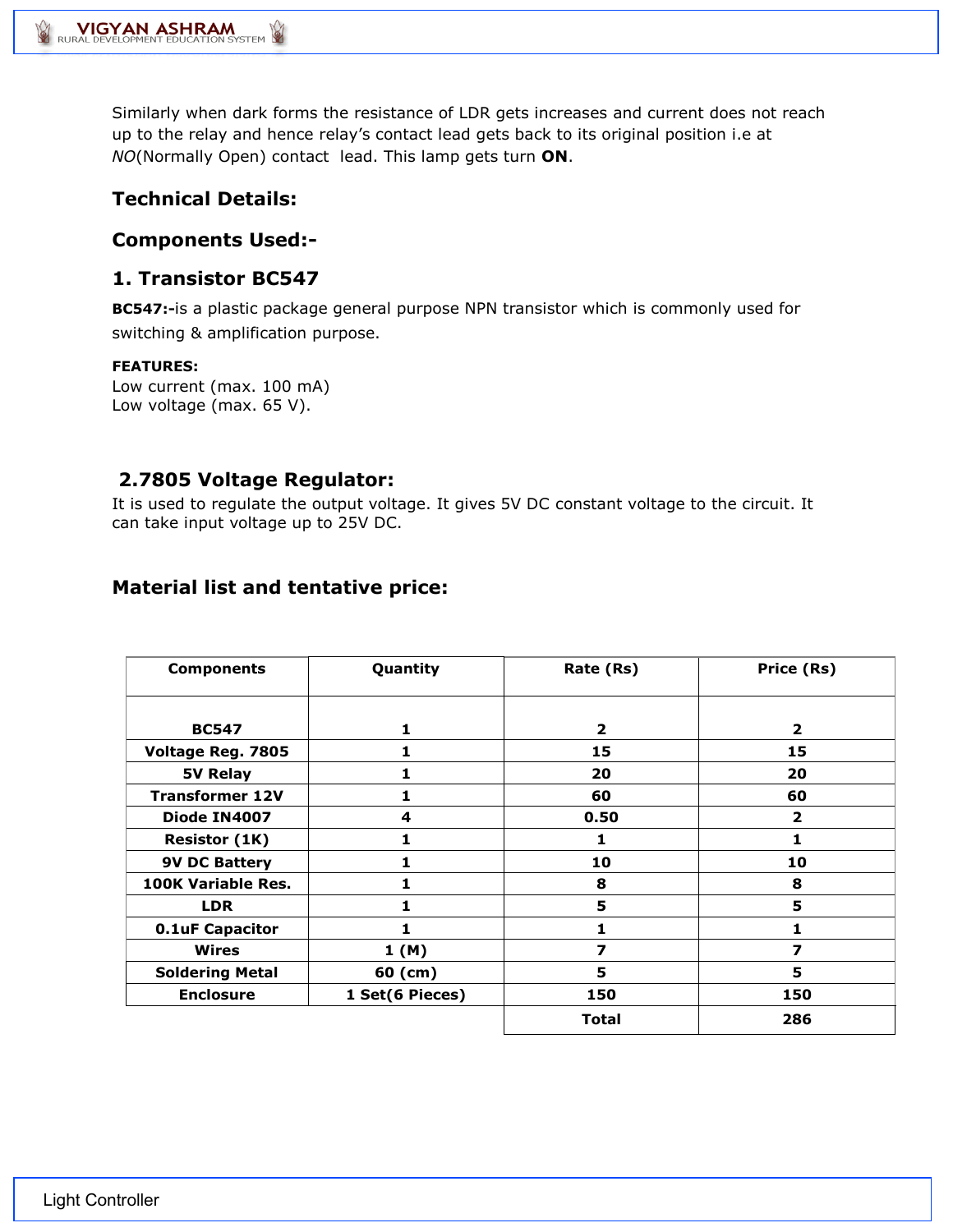

### <span id="page-5-0"></span>**Enclosure:**

| LDR.pdf - Adobe Reader      |              |                                           |           |           |                       |             |              |                    |                          |  |  |  |                                                                                 |                |
|-----------------------------|--------------|-------------------------------------------|-----------|-----------|-----------------------|-------------|--------------|--------------------|--------------------------|--|--|--|---------------------------------------------------------------------------------|----------------|
|                             |              | File Edit View Document Tools Window Help |           |           |                       |             |              |                    |                          |  |  |  |                                                                                 | $\pmb{\times}$ |
| $\blacksquare$              |              |                                           |           |           |                       |             |              |                    | $\overline{\phantom{a}}$ |  |  |  |                                                                                 |                |
| ₿<br>Ħ<br>$\mathscr Q$      |              |                                           |           |           |                       |             |              | $^{\circ}_{\circ}$ |                          |  |  |  |                                                                                 |                |
| $\mathcal{F}_{\mathcal{F}}$ | $\mathcal C$ | ä                                         | $\bullet$ | $\bullet$ | $\boldsymbol{\Theta}$ | $ \lambda $ | $\mathbb{Z}$ |                    |                          |  |  |  | $\sim$ <b>x</b> $\approx$ <b>0</b> $\leftrightarrow$ $\frac{19:19}{17-08-2013}$ |                |

#### **Please find the above enclosure file on the following link:**

<http://www.scribd.com/doc/160925434/LDR-Enclosure>

### <span id="page-5-1"></span>**Scope ahead:**

#### **A few modifications can be done with the present system like:-**

1. Power can be supplied to circuit from the AC source itself instead of separate power supply.

- 2. Rechargeable Power supply instead of non-rechargeable batteries.
- 3. Better Casing or Enclosure for easy handling & tough weather condition.

### **Propagation:**

We want this system should be adapted by the communities living in rural, urban & city areas to save the electric power.

We also want the awareness about saving electricity should spread among all especially children's as they can save more electricity in their whole life.